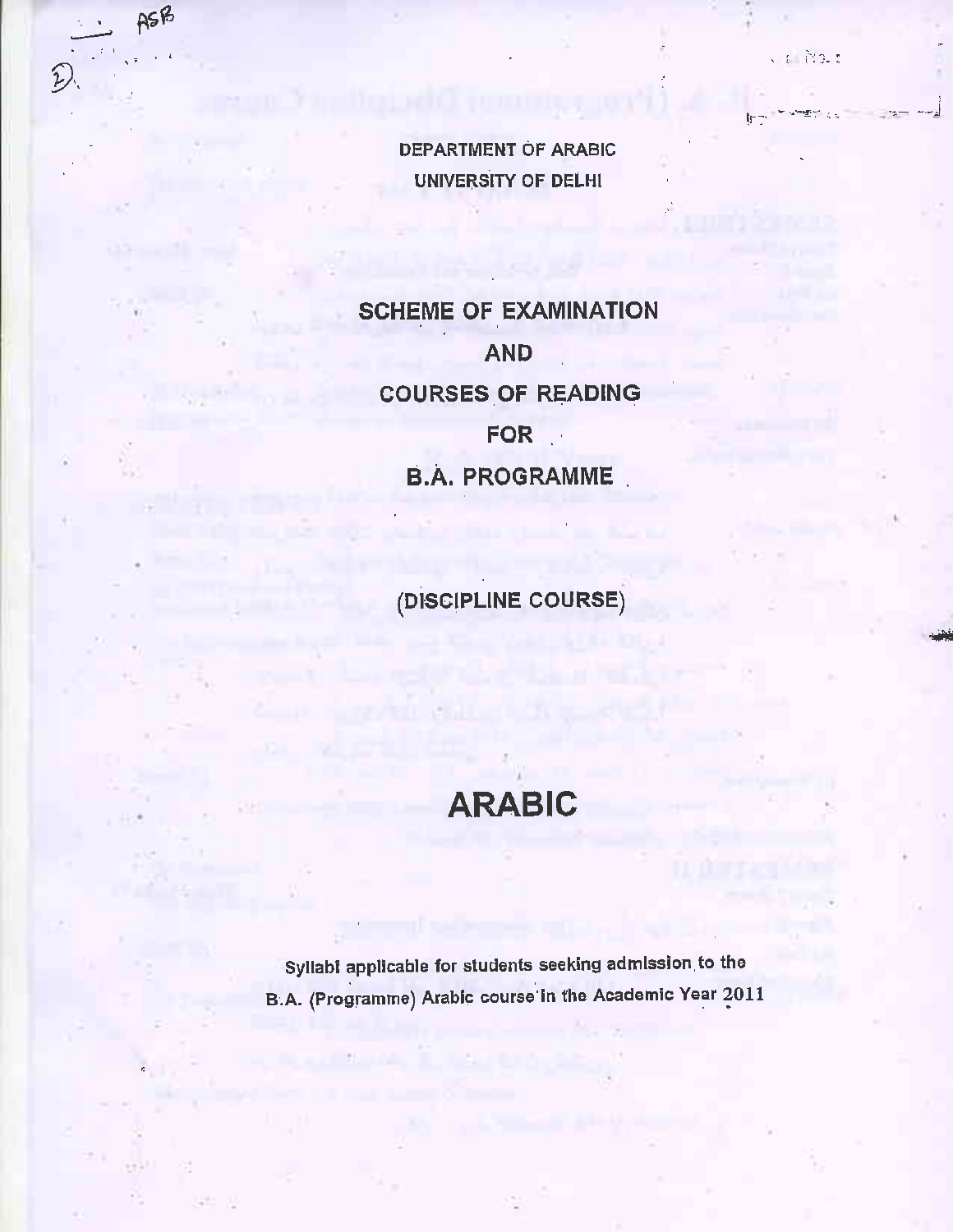# **B. A. (Programme) Discipline Course ARABIC** B.A.(P) I Year

### **SEMESTER I**

Time: 3 Hours  $Paper I:$  $(a)$  Text Prescribed Book:

#### Text, Grammar and Translation

# Max. Marks 75

40 Marks

دروس اللغة العربية لغير الناطقين بها الجزء الأول: الدكتور ف. عبد الرحيم من الدرس الأول إلى الدرس الحادي عشر

20 Marks

### (b) Grammar

The following topics:

الحروف الهجاء. الحروف القمرية والحروف الشمسية. الحركات الثلاث والسكون والشدة والمدة. علم الصرف والنحو. الكلمة وأقسامها. المذكر والمؤنث. النكرة والمعرفة. المفرد والمنتبي والجمع. جمع المذكر السالم. جمع المؤنث السالم. جمع التكسير وبعض أوزانه الكثيرة الاستعمال. أسماء الإشارة. الضمائر المنفصلة. الضمائر المتصلة . حروف النداء والمنادي. الجملة الإسمية: المبتدأ والخبر . تصريف الفعل الماضى .

Translation of simple sentences from English Into Arabic. Recommended Book: Arable for Beginners : Dr. Syed All

Time: 3 Hours

Text, Grammar and Translation

40 Marks

Max. Marks 75

دروس اللغة العربية لغير الناطقين بهاء الجزء الأول الدكتور ف. عبد الرحيم من الدرس الثاني عشر إلى الدرس الثالث والعشرين

15 Marks

(c) Translation

**SEMESTER II** 

Paper II: (a) Text

Prescribed Book: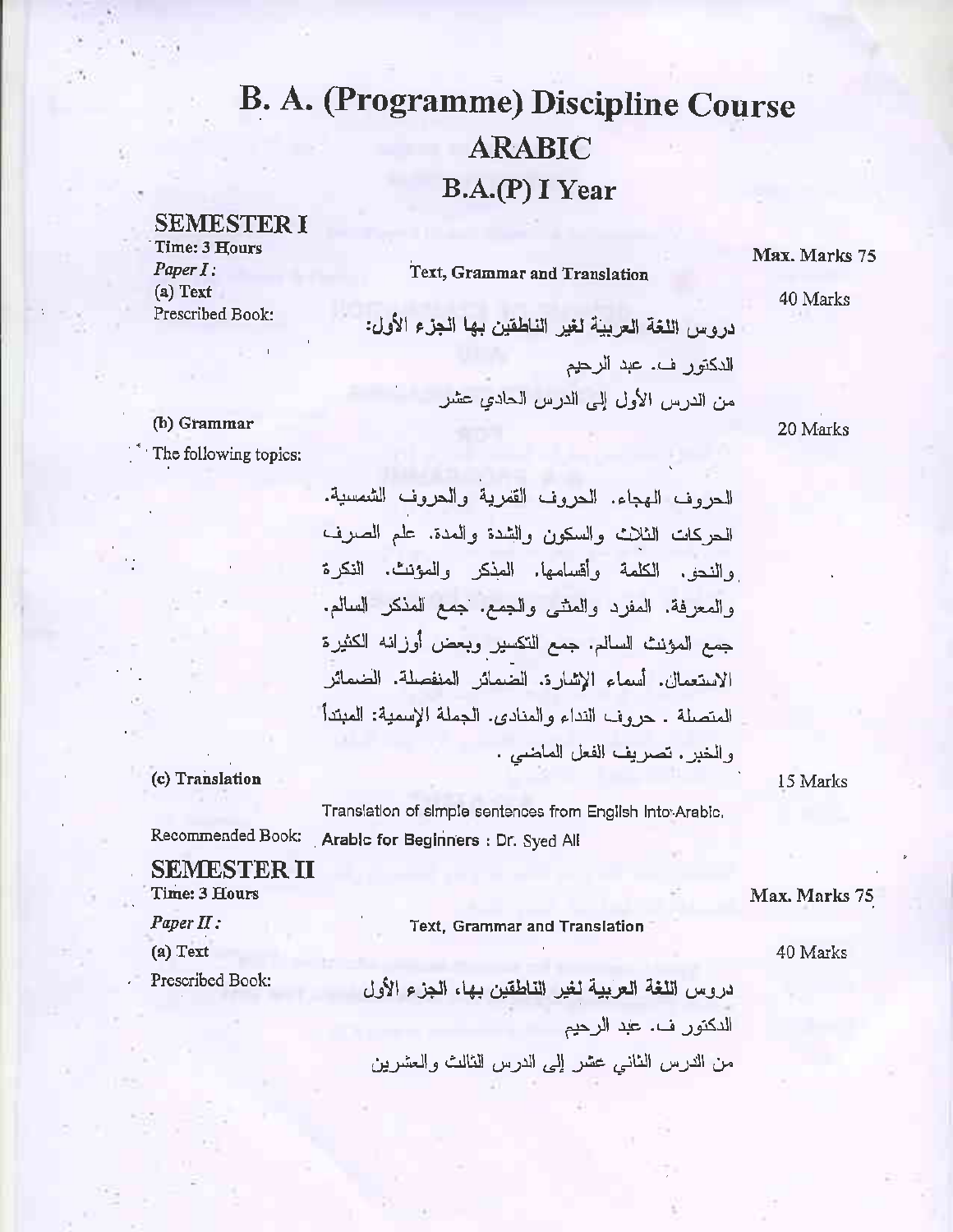#### (b) Grammar

The following topics:

النعت والمنعوت. المضاف والمضاف إليه. العدد والمعدود. حر وف الجر . الجملة الفعلية: الفاعل. المفعول به. المفعول فيه. تصريف الفعل المضارع. تصريف فعل الأمر . تصريف فعل النهي. إلفعل المعلوم. الفعل المجهول. أبواب الفعل الثلاثي المجرَّد. المشتقات: اسم الفاعل واسم المفعول. Translation of simple sentences from English Into Arabic.

(c) Translation Recommended Book: 15 Marks

# B.A.(P) Il Year.

#### 'SEMESTER III **Time: 3 Hours**

 $Paper III:$ 

Text (Prose and Poetry), Grammar & Translation

Arable for Beginners: Dr. Syed All

(a) Text (Prose and Poetry)

Prescribed Book:

القراءة الرشيدة المجزء الأول: عبد الفتاح صبرى وعلى عمر

The following lessons:

أ-المذباع. ٢-الزهرة. ١٠-الطائر . ١٤-الشباك. ١٦-عيادة المريض. ٢١-الطريق. ٢٧-ترنيمة الولمـد في الصباح. ٢٨-إطـــلاق الطيور. ٣٣-ترنيمـــة الأم للصبي في المساء. ٤٠-عبــد الله والعصفور (١). ٤١-عبد الله والعصفور (٢). ٥٣-حلاوة الكسب. ٥٧-اللعب. ٥٩-تاريخ الكرسي. ٢٠-العين.

20 Marks

The following topics:

(b) Grammar

15 Marks

(c) Translation

Translation of simple sentences from English into Arabic

A New Arabic Grammar

Recommended Book:

J.A. Haywood & H.M. Nahmad By

Max. Marks 75

40 Marks

20 Marks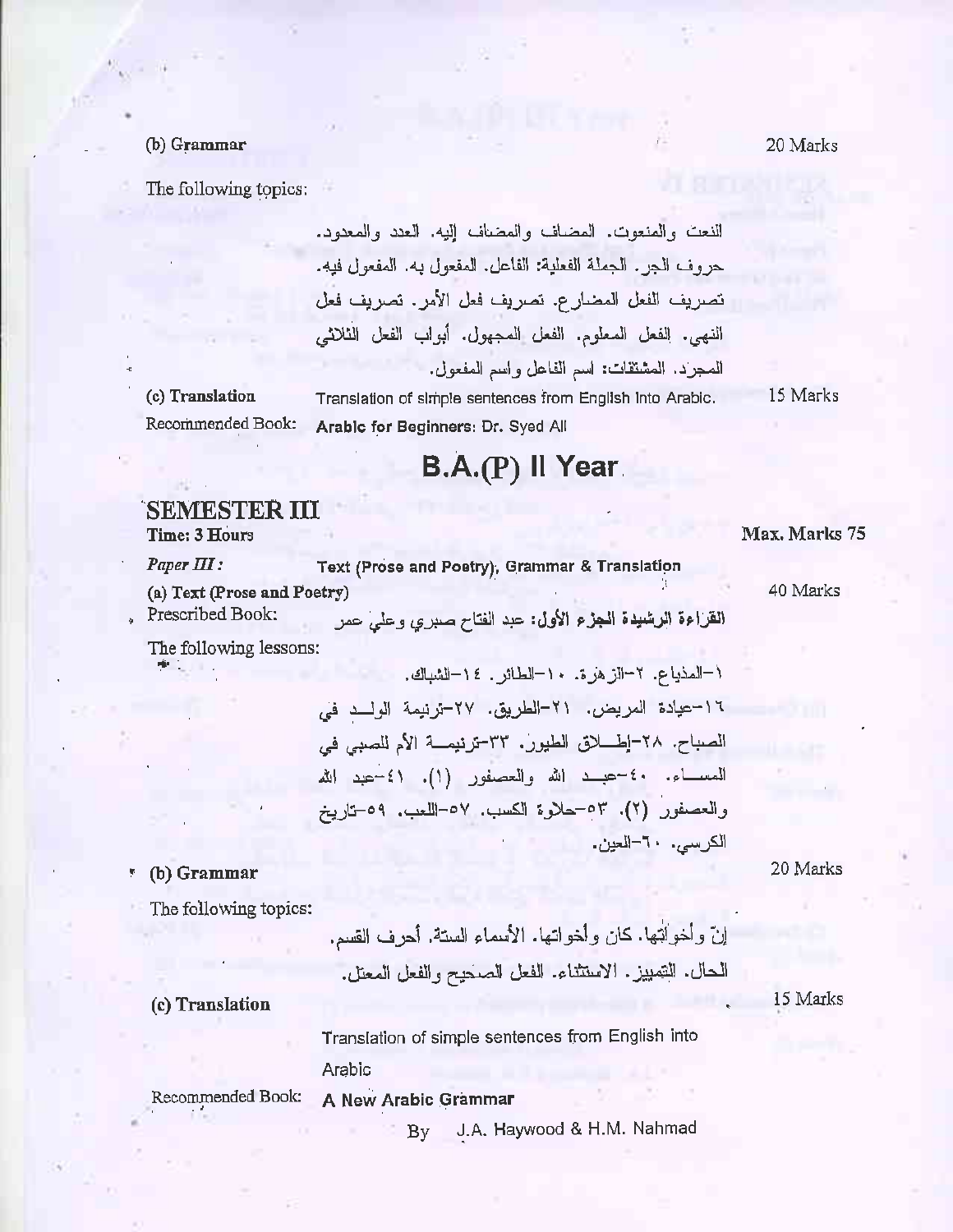### **SEMESTER IV**

Time: 3 Hours

 $Paper *IV* :$ Text (Prose and Poetry), Grammar & Translation (a) Text (Prose and Poetry) Prescribed Book: القراءة الرشيدة الجزء الثاني:

40 Marks

Max. Marks 75

The following lessons:

$$
+ -\frac{1}{2} \left( \frac{1}{2} + \frac{1}{2} \right)
$$
  
\n
$$
+ \frac{1}{2} \left( \frac{1}{2} + \frac{1}{2} \right)
$$
  
\n
$$
+ \frac{1}{2} \left( \frac{1}{2} + \frac{1}{2} \right)
$$
  
\n
$$
= \frac{1}{2} \left( \frac{1}{2} + \frac{1}{2} \right)
$$
  
\n
$$
= \frac{1}{2} \left( \frac{1}{2} + \frac{1}{2} \right)
$$
  
\n
$$
= \frac{1}{2} \left( \frac{1}{2} + \frac{1}{2} \right)
$$
  
\n
$$
= \frac{1}{2} \left( \frac{1}{2} + \frac{1}{2} \right)
$$
  
\n
$$
= \frac{1}{2} \left( \frac{1}{2} + \frac{1}{2} \right)
$$
  
\n
$$
= \frac{1}{2} \left( \frac{1}{2} + \frac{1}{2} \right)
$$
  
\n
$$
= \frac{1}{2} \left( \frac{1}{2} + \frac{1}{2} \right)
$$
  
\n
$$
= \frac{1}{2} \left( \frac{1}{2} + \frac{1}{2} \right)
$$
  
\n
$$
= \frac{1}{2} \left( \frac{1}{2} + \frac{1}{2} \right)
$$
  
\n
$$
= \frac{1}{2} \left( \frac{1}{2} + \frac{1}{2} \right)
$$
  
\n
$$
= \frac{1}{2} \left( \frac{1}{2} + \frac{1}{2} \right)
$$
  
\n
$$
= \frac{1}{2} \left( \frac{1}{2} + \frac{1}{2} \right)
$$
  
\n
$$
= \frac{1}{2} \left( \frac{1}{2} + \frac{1}{2} \right)
$$
  
\n
$$
= \frac{1}{2} \left( \frac{1}{2} + \frac{1}{2} \right)
$$
  
\n
$$
= \frac{1}{2} \left( \frac{1}{2} + \frac{1}{2} \right)
$$
  
\n
$$
= \frac{1}{2} \left( \frac{1}{2} + \frac{1}{2} \right)
$$
  
\n $$ 

عبد الفتاخ صبري وعلي عمر

20 Marks

## (b) Grammar

The following topics:

Ċ

C) Translation Translation of simple sentences from English Into Arabic

Recommended Book:

A New Arabic Grammar

by

J.A. Haywood & H.M. Nahmad

15 Marks

Ų.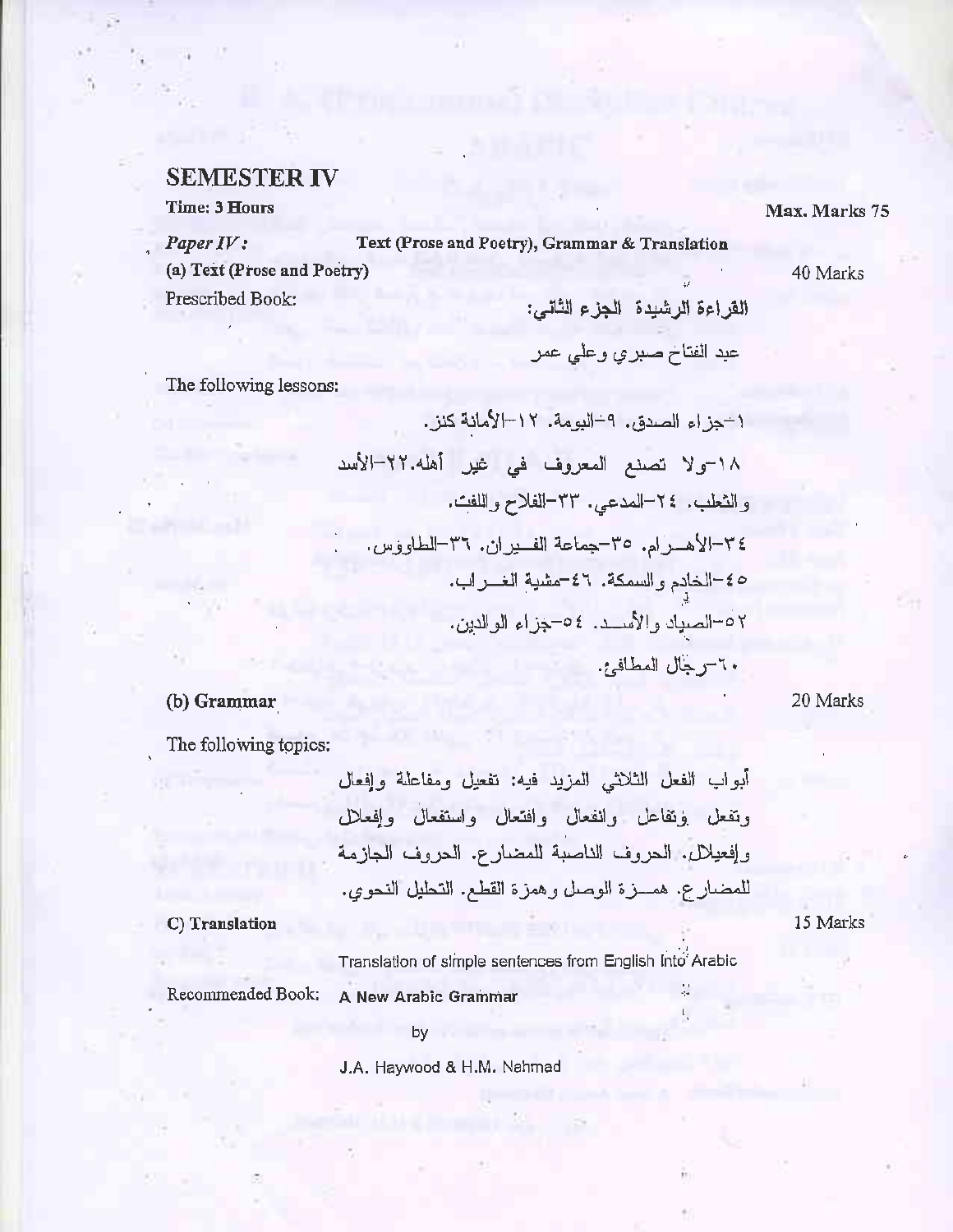# B.A.(P) III Year

### **SEMESTER V**

Time: 3 Hours

 $Paper  $V$ :$ 

Text (Prose & Poetry), Grammar & Composition

(a) Text (Prose & Poetry)

Prescribed Book:

القراءة الرشيدة، الجزء الثالث:

 $\frac{1}{2}$ 

عبد الفتاح صبري وغلي عمر

The following lessons:

#### 20 Marks

### (b) Grammar

The following topics:

المفعول المطلق والمفعول لمه والمفعول معه. الاسم المنصريب والاسم غير المنصرف. الاسم المقصور. الاسم المنقوص، أدوات الشرط.

15 Marks (c) Composition 10 Marks (i) A short essay in Arabic (100 words) 05 Marks (ii) A letter or application in Arabic

Max. Marks 75

40 Marks